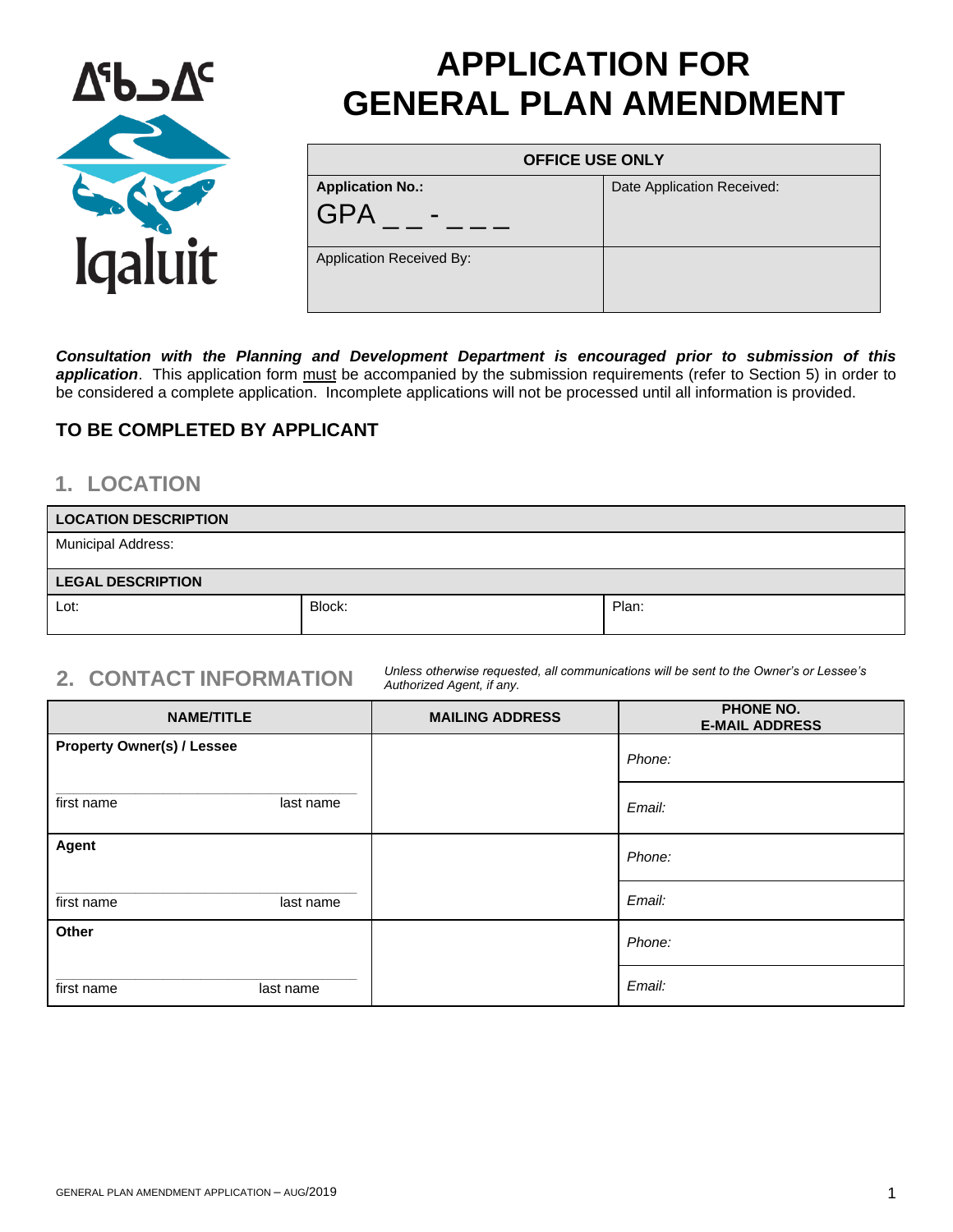# **3. DESCRIPTION OF PROPERTY**

| <b>DESCRIPTION OF PROPERTY</b>              |                                       |              |                               |
|---------------------------------------------|---------------------------------------|--------------|-------------------------------|
| Planning Information                        | General Plan Designation: Select Item |              |                               |
|                                             | Zoning Category: Select Item          |              |                               |
| Description                                 | Lot Frontage (m):                     |              |                               |
|                                             | Lot Area ( $m2$ or ha):               |              |                               |
| Type of Servicing                           | Water Supply (check one)              | Piped system | $\Box$ Trucked services<br>OR |
|                                             | Sewage Disposal (check one)           | Piped system | $\Box$ Trucked services<br>OR |
| Existing Use(s) on the Property:            |                                       |              |                               |
| Year of Construction of Existing Buildings: |                                       |              |                               |
| Date of Acquisition/Lease:                  |                                       |              |                               |

# **4. DESCRIPTION OF PROPSAL**

#### **DESCRIPTION OF PROPOSAL** Identify the policy/designation/figure proposed to be changed/deleted/added:

Describe the purpose of the proposed amendment:

# **5. SUBMISSION REQUIREMENTS**

| IS YOUR APPLICATION COMPLETE? Make sure you've met the requirements listed below. Electronic submission of<br>plans and studies is preferred. |  |
|-----------------------------------------------------------------------------------------------------------------------------------------------|--|
| <b>APPLICATION FEE</b>                                                                                                                        |  |
| Application Fee (refer to Section 6)                                                                                                          |  |
| <b>REQUIRED PLANS AND STUDIES</b>                                                                                                             |  |
| Supporting plan(s) (as directed by the Development Officer)                                                                                   |  |
| Supporting studies or documents (as directed by the Development Officer)                                                                      |  |

# **6. APPLICATION FEE SCHEDULE** *(Fees & Charges By-law, as amended)*

| <b>Description</b>     | ⊾Fee Amount \ |
|------------------------|---------------|
| General Plan Amendment | \$3,000       |